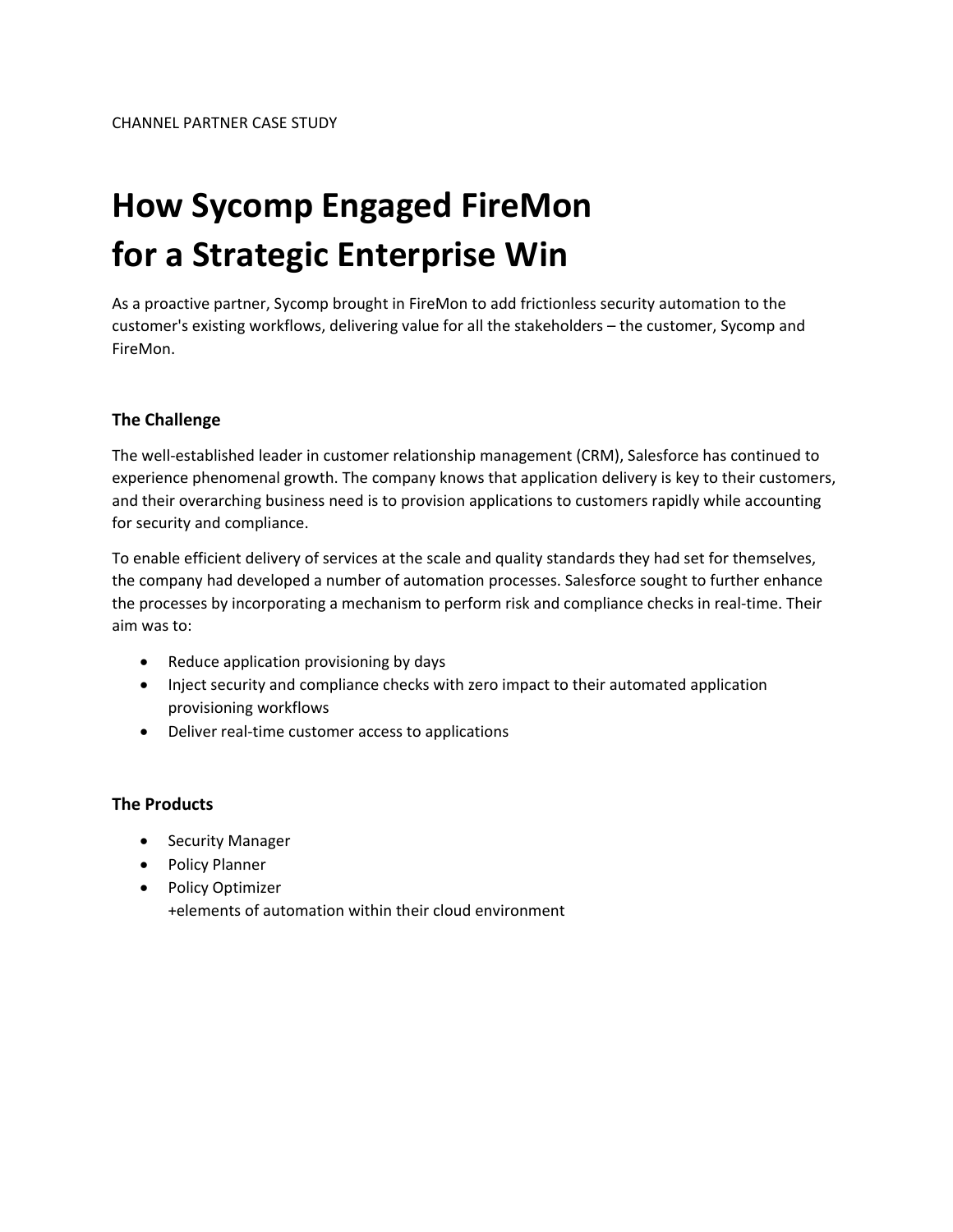

Customer: Salesforce Website: www.salesforce.com Region: West Vertical: Cloud‐based software Deal Value: \$4M over three years

New Logo / Existing Customer: New Logo

Sales Cycle: 10 months

Sales Best Practices: Consultative sales rather than product-focused; engaging with a trusted partner that enhanced the sales process and had the process and domain expertise

Future Opportunity:

- Organic growth via additional device counts that have surfaced with the initial implementation
- Cloud environment growth as Salesforce continues their cloud-first strategy

#### **Why Sycomp?**

• Deep familiarity with FireMon's expertise and capabilities ensured that FireMon was a good fit for the customer

• A vital link in engaging with the customer and aligning expectations; able to understand and address contracting process requirements

#### **The FireMon Difference**

The FireMon Security Intelligence Platform (SIP) provided a way to incorporate frictionless security and compliance validation checks into the automated workflows the customer had developed. Integrating seamlessly by leveraging FireMon's REST API framework, the FireMon SIP used digital twinning to validate compliance for requested changes to devices before the changes were implemented.